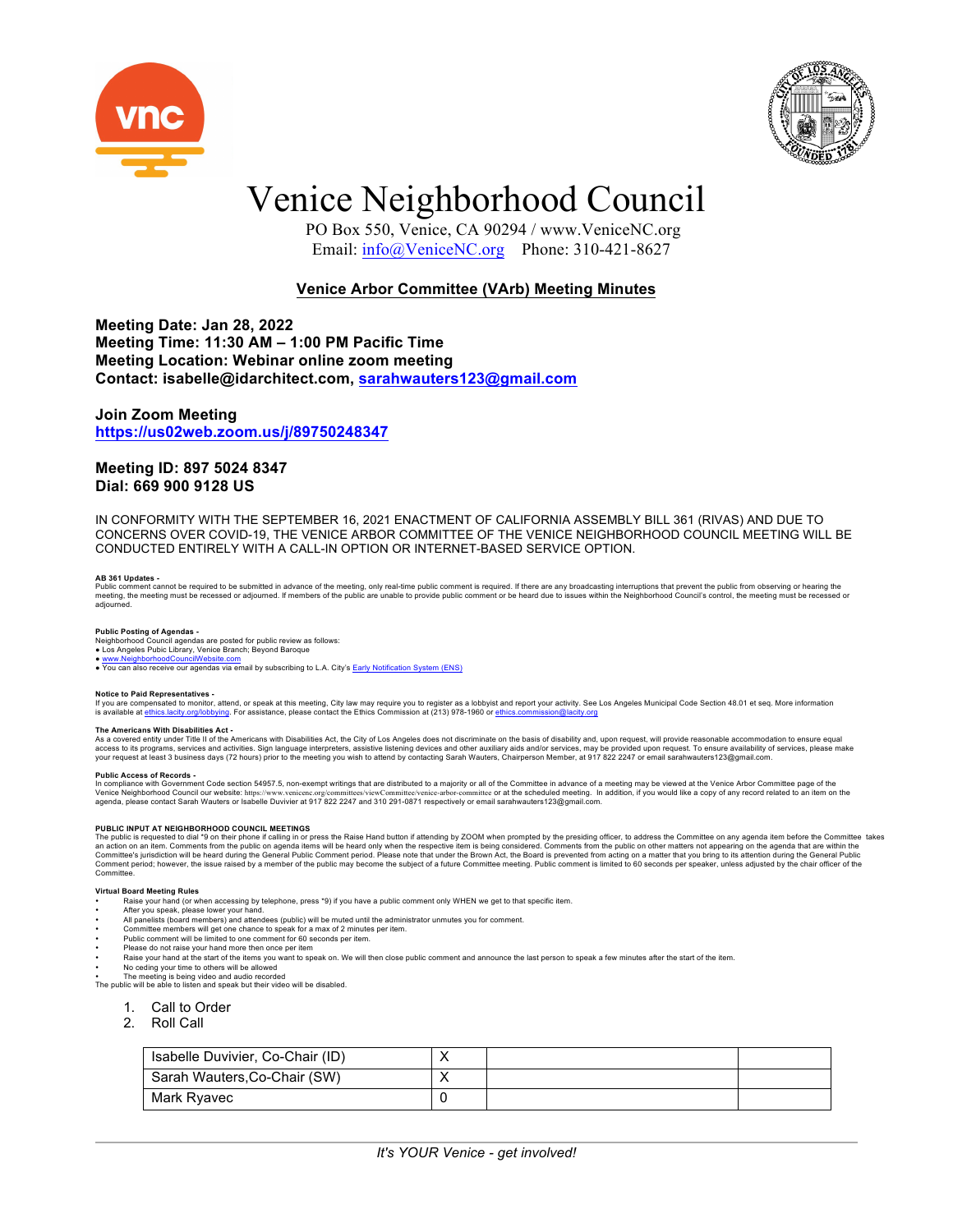



# Venice Neighborhood Council

 PO Box 550, Venice, CA 90294 / www.VeniceNC.org Email: info@VeniceNC.org Phone: 310-421-8627

| Noel Johnston        |                        |  |
|----------------------|------------------------|--|
| <b>Barry Campion</b> | Jim Murez (ex-officio) |  |

- 3. Review, Comment and Adopt Minutes from prior meeting. Move IS second SRW
- 4. PUBLIC COMMENT non-agenda items related to Venice Arbor Committee only
- 5. Reports
	- a. Chair Report IS Community Forest Advisory Committee (CFAC) Yesterday building around trees CFAC had big conversation to save the space around buildings for trees under SB9. Rachel Malerich also spoke. Joanne D'Angelo passed a new motion and we can agendize that for next month. Inventory at 50% a lot of neighborhoods don't have funding. There are low vacancy rates in Mar Vista, higher elsewhere.
	- b. VVG Report Noel

## NEW BUSINESS

- 1. Watering Truck and Strategies
	- a. *Possible cooperation with Pacific Palisades to pay for a watering truck for trees. SRW volunteers to make spreadsheet of the costs of different scenarios. John T and Sarah and SRW will work together.*
- *2.* Growing Seeds
	- a. *Several individuals to start planting seeds. Farmer's market farmer has offered. Cork oaks available at City facility at Griffith Park. Noel suggested that the cork oaks go into the north side of Venice just West of Lincoln. Robin suggests send request to Daffodil Tyminski to share with neighborhoods committee. Barry suggest 3 or 4 groups she knows who will have room for cork oaks. Paola asked that we attend a meeting with EVNA to teach them how to order street trees and also yard trees. Robin suggests that we put on our page the links to the City Plants and to Tree People.*
- *3.* Trees in the Venice Community Plan
	- a. *ID says that the community plan is including large densification without amenities – in Venice. No*  language around putting trees in the community plan, according to Stephen Dupre. EVNA has already *made suggestions to generally change the plan. Community plan in Boyle Heights has similar information. Link to the community plan in the planning department. CFAC did work on DTLA community plan. We could use some of the language that they put into the DTLA plan. Isabelle wants to create a map that shows where density is and where we could plant trees and where the plants are NOT plantable because of the City requirements. More specificity show where the parkway is too narrow. Like the slow streets map – she is thinking that we should put in bulb outs and require a greater percentage of the lot should be devoted to tree canopy. Trees at the corners and also in the middle. Santa Monica put in the taking of some parking space for bulb outs. Recommend that we make the map showing locations that show where trees cant be planted and go from there. Invite the planning department to come and hear what we have to say regarding the plan and trees in Venice. Put into our proposals – parks and green space are essential and she wants us to put that into our recommendations. Laura McPherson is working on the plan and she is hard to get – she has been to LUPC but Paola thinks we won't get her. Write a document that will have in writing and send it to planning department.*

## OLD BUSINESS

- *1.* Group Goals from Last Month *Tabled for next month*
	- a. Motion
- *2.* Penmar golf course status/micro-forest/ RAP partnership
	- *a. The four groups requested meeting with Bonin, the staff offered to continue a design discussion but need a meeting with the councilmember, haven't heard from him, upgrading the plan with better plans and drawings. Four groups are in consensus about the route that is wanted. Very closely forged together. Using leverage to get the meeting. Robin suggests about going straight to the commissioners of Rec and*